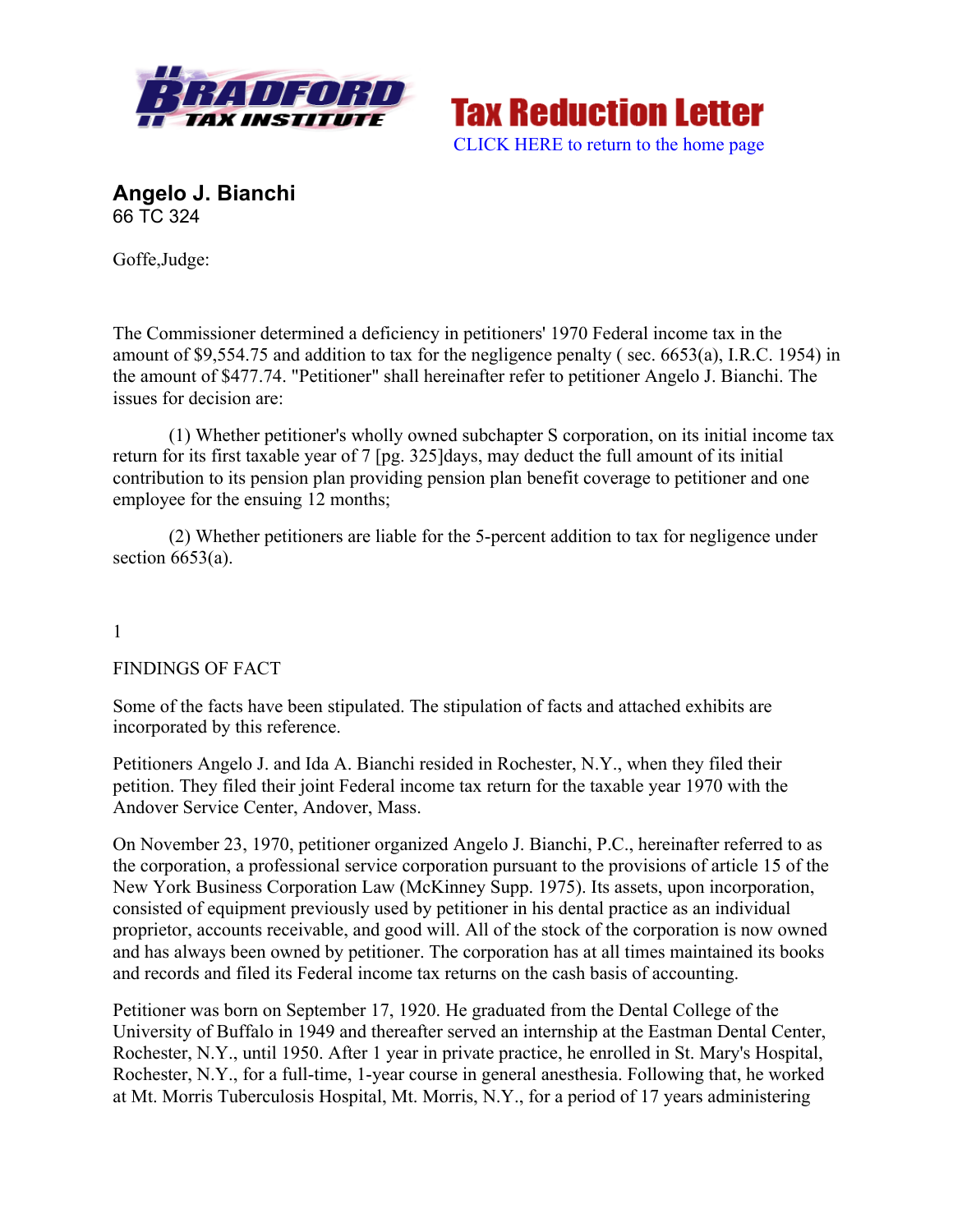general anesthesia for all types of surgical procedures while at the same time maintaining his dental practice.

For about the past 25 years, Dr. Bianchi has participated in the programs of continuing education of the Rochester Dental Society. In addition, he has attended the annual University of Buffalo dental seminars since their inception some 15 to 20 years ago. Prior to 1970, he took crown and bridge courses and a course [pg. 326]in implantology at the Institute of Graduate Dentists in New York City, N.Y. Petitioner's practice and his services to the corporation were and are a practice of general dentistry with heavy emphasis on crown and bridge work. The only phase of general dentistry in which he has done little work is in the field of orthodontia.

On November 24, 1970, petitioner, as president of the corporation, executed an employees' pension trust agreement. Pursuant to said agreement, a trust account (No. 05-05943-1) was opened on November 27, 1970, at the Bankers Trust Co., Rochester, N.Y. The pension plan and trust agreement of the corporation are adoptions of a master or prototype pension or annuity plan (serial No. 1701843) submitted to the Internal Revenue Service by Security Mutual Life Insurance Co. of New York, 80 Exchange Street, Binghamton, N.Y. 13902, and approved on April 22, 1970.

On November 30, 1970, the pension plan became effective. The plan provided that all employees between the ages of 25 and 56 years were covered; there was no requirement of prior service with the employer in order to establish eligibility under the plan. The corporation agreed to pay the full cost of the plan and to fund it by level annual payments to a trust established under the plan. This method of funding, based on individual level annual payments (also known as split funding) is designed to accumulate, with interest, the amount of money necessary to purchase an annuity which will pay a predetermined benefit at retirement age over the estimated period of retirement. The retirement benefits under the plan were to be 30 percent of the participant's total compensation, based on the average of the 5 highest consecutive years of compensation, plus 20 percent of the participant's total compensation in excess of the amount provided as old age and survivor benefits under the Social Security Act. The normal retirement age was to be 65 years of age, provided the covered individual had participated in the plan for 10 years. Upon death, the plan would pay an amount equal to 70 times the normal retirement benefit. The following pension contributions were to be made in behalf of the corporation's two employees to secure the annual expected benefit:

|            | Allocable    |                 |              |
|------------|--------------|-----------------|--------------|
|            | Annual       | Expected annual | pension plan |
| Employee   | compensation | benefit         | contribution |
| A. Bianchi | \$48,000     | \$22,078        | \$16,470     |
| S. Kravetz | 7,540        | 2,262           | 523          |

#### [pg. 327]

On November 27, 1970, the corporation elected to be taxed under subchapter S of the Code as a small business corporation.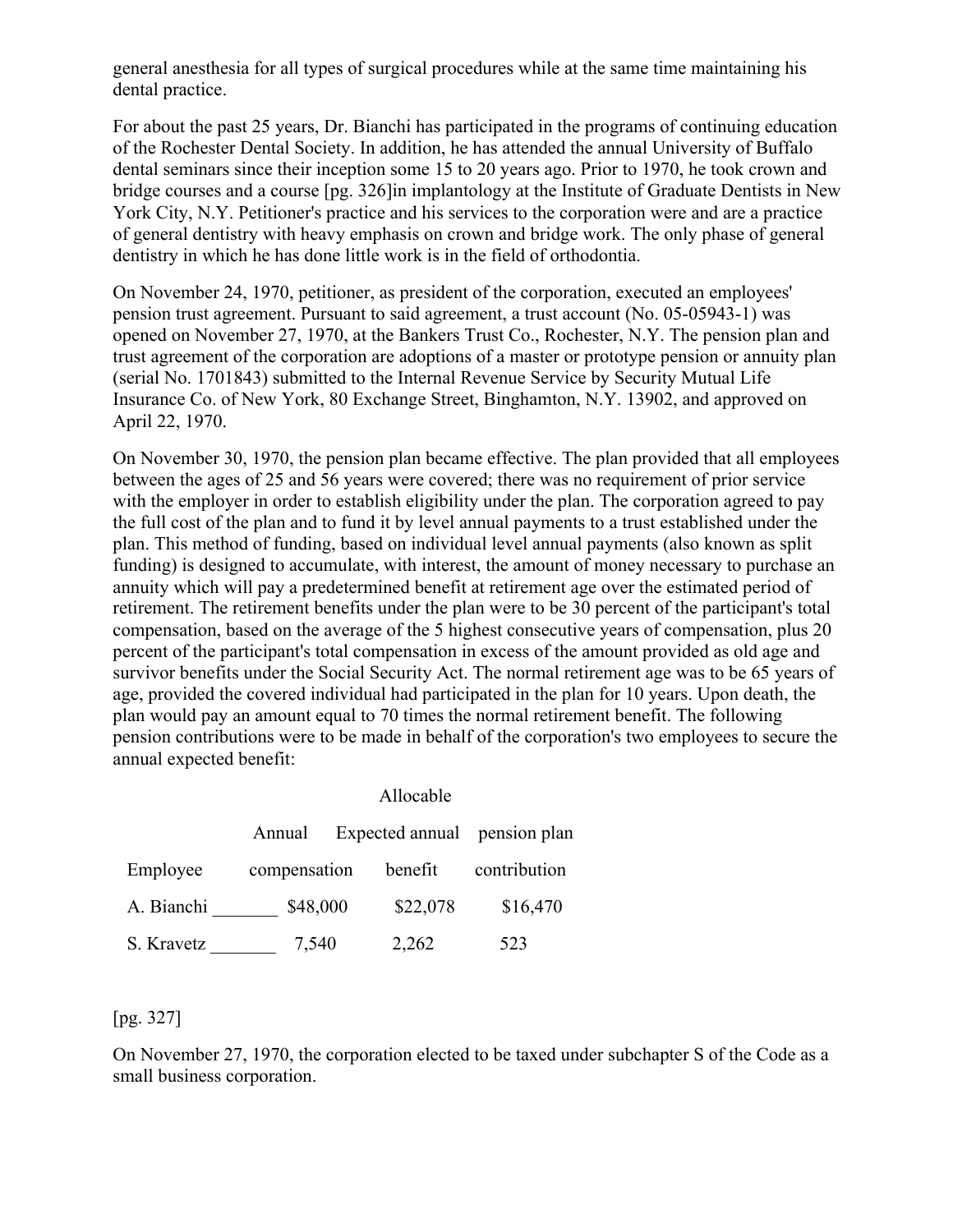Some time between November 23 and November 30, 1970, petitioner lent the corporation \$14,499.57 from his personal bank account in exchange for a demand note, without interest. This money was used by the corporation to make its initial pension plan payment in 1970. This debt of the corporation to petitioner remained unpaid as of November 30, 1970. On November 30, 1970, the corporation deposited the sum of \$16,993.41 in the trust account at Bankers Trust Co. for the pension plan contribution.

On February 18, 1971, the corporation filed its initial income tax return (Form 1120-S, U.S. Small Business Corporation Income Tax Return) for the taxable year November 23, 1970, to November 30, 1970, with the Andover Service Center of the Internal Revenue Service. On this return, the corporation deducted the full amount of the initial pension plan contribution, \$16,993.41. Gross receipts for this period were \$1,340 and deductions, including pension plan contribution, were \$18,286.11, resulting in a net operating loss of \$16,946.11 for the first short taxable year. The corporation submitted a Form 2950 (Statement in Support of Deduction) relative to the pension plan contribution of \$16,993.41 claimed as a deduction on the Form 1120- S for the short taxable year November 23 to November 30, 1970.

The contributions of the corporation to the pension plan allocable to petitioner and claimed as deductions on its corporate Federal income tax returns for its taxable years ending 1970 through 1974 were as follows:

|                      | Amount of contribution   |  |
|----------------------|--------------------------|--|
| <b>TYE Nov. 30--</b> | allocable to Dr. Bianchi |  |
| 1970                 | \$16,469.88              |  |
| 1971                 | 17,023.82                |  |
| 1972                 | 16,003.16                |  |
| 1973                 | 16,900.24                |  |
| 1974                 | 21,931.85                |  |

The corporation's taxable income, or loss, reported on its corporate Federal income tax returns for its taxable years ending in 1970 through 1974 was as follows:[pg. 328]

|                      | Taxable       |  |
|----------------------|---------------|--|
| <b>TYE Nov. 30--</b> | income (loss) |  |
| 1970                 | (\$16,946.11) |  |
| 1971                 | 16,113.93     |  |
| 1972                 | 13,027.89     |  |
| 1973                 | 8,707.05      |  |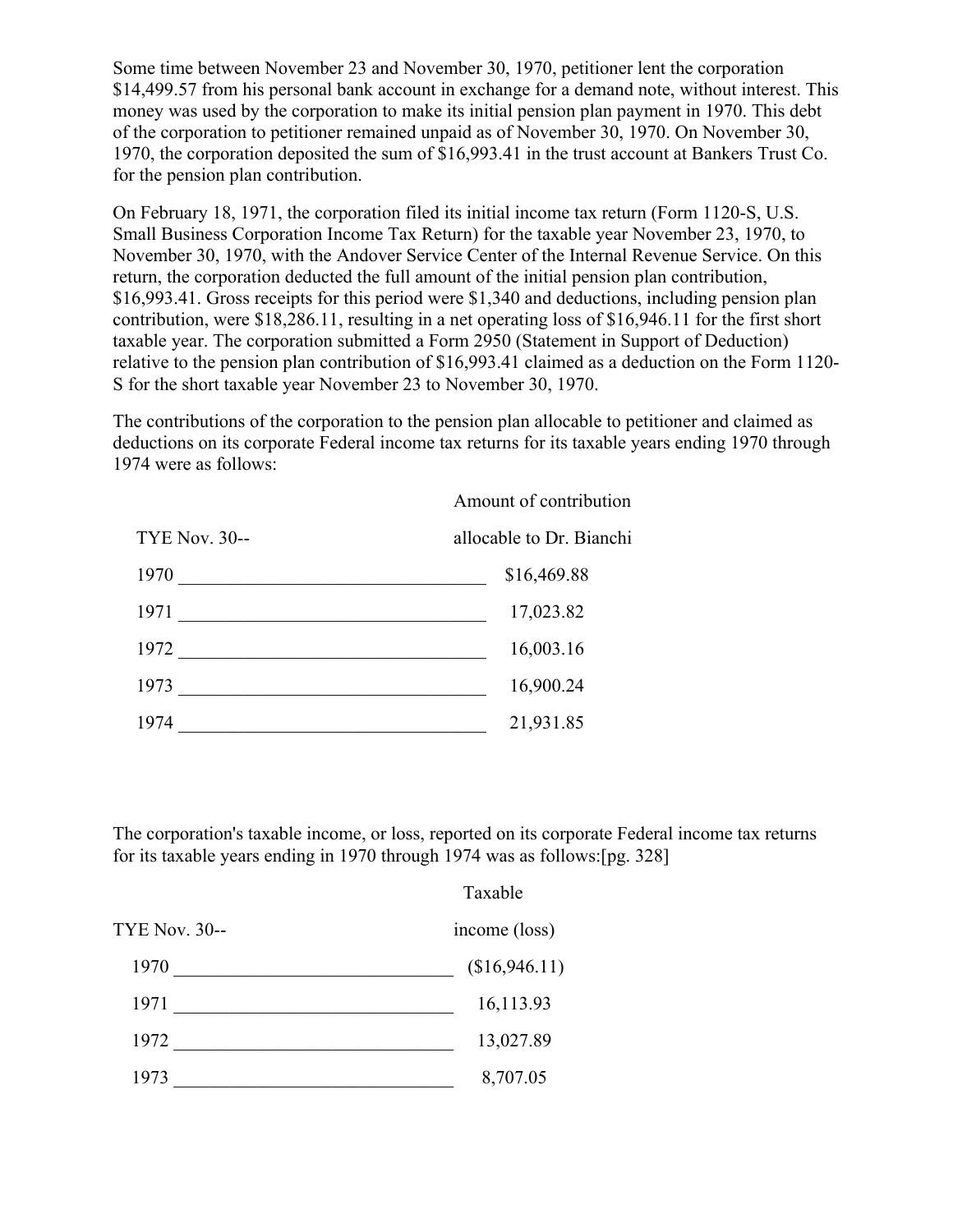On March 16, 1971, the corporation filed with the District Director of Internal Revenue, Buffalo, N.Y., an application for determination (Form 4462) covering its pension plan adopted in November 1970. The form was dated March 4, 1971, and set forth with particularity the aforementioned provisions of the pension plan. On April 20, 1971, the District Director informed the corporation by form letter that the plan qualified under either section 401 or section 405 of the Internal Revenue Code of 1954.

On their 1970 joint Federal income tax return, petitioners claimed a deduction of \$16,946.11 as petitioner's share (all) of the net operating loss of the corporation for its initial short taxable year. On Schedule C of petitioners' Federal income tax returns for the taxable years 1964 through 1970, petitioner reported the following net profit from his dentistry practice:

|      | Net Profit      |      | Net profit      |
|------|-----------------|------|-----------------|
| Year | from profession | Year | from profession |
| 1964 | \$47,620.00     | 1968 | \$72,735.00     |
| 1965 | 38,039.00       | 1969 | 75,702.00       |
| 1966 | 53,246.00       | 1970 | <1>65,570.31    |
| 1967 | 62,450.00       |      |                 |

-----

<1>This amount is for the period Jan. 1, 1970, through Nov. 23, 1970, and was

adjusted to \$81,473 in the statutory notice. Petitioner has agreed to such

adjustment.

His wages from the corporation for its first short taxable year November 23, 1970, to November 30, 1970, were \$923.08 and his wages from the corporation for the month of December 1970 were \$3,692.32. The services performed for the corporation in the first short taxable year were no different from those he performed in any comparable period in 1971.

In subsequent taxable years, petitioner's wages from the corporation were as follows:[pg. 329]

| Year | Wages       | Year | Wages       |
|------|-------------|------|-------------|
| 1971 | \$48,000.16 | 1973 | \$48,000.16 |
| 1972 | 48,223.24   | 1974 | 48,000.16   |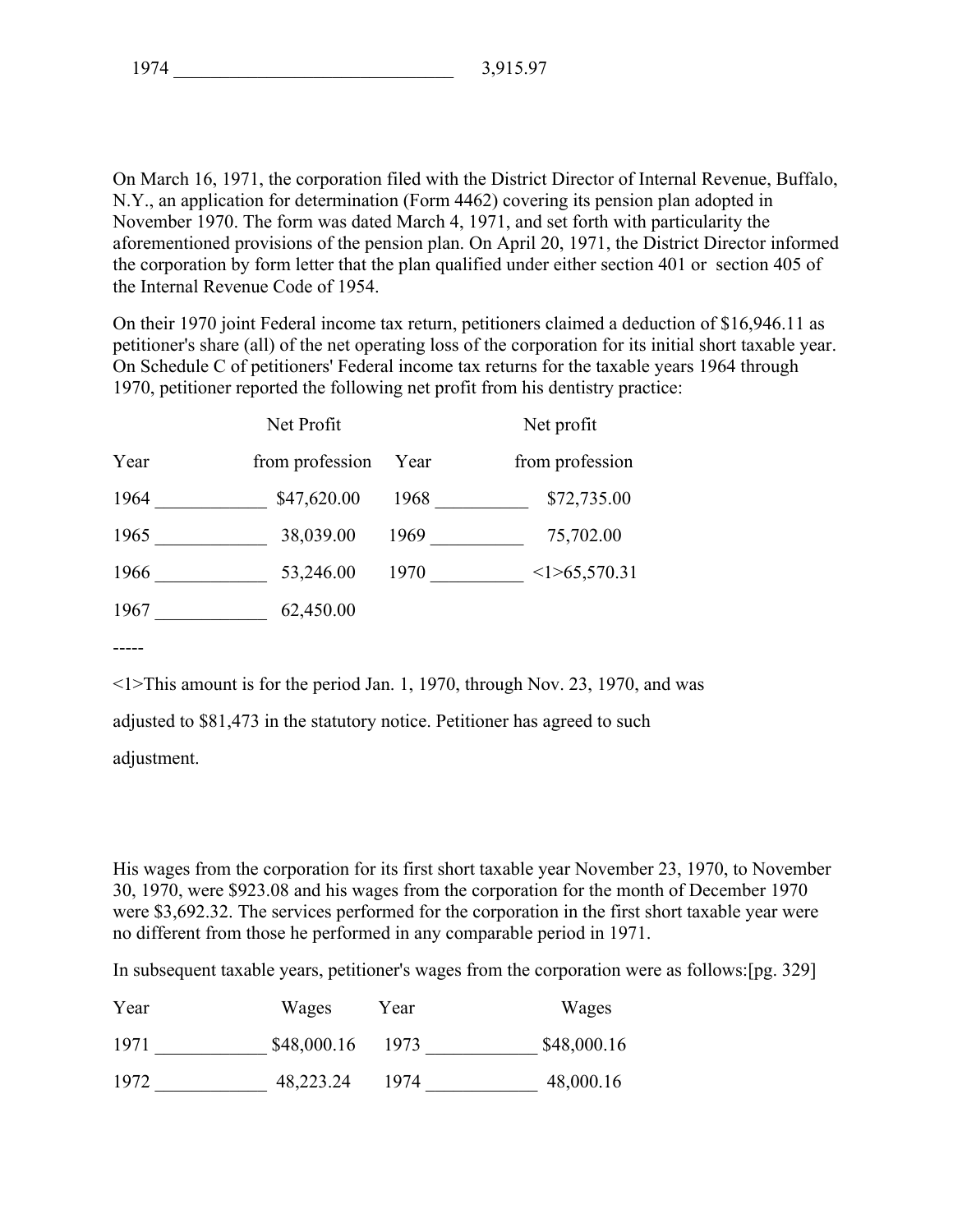The Commissioner, in his statutory notice of deficiency, disallowed the \$16,946.11 net operating loss deduction claimed by petitioner and determined that:

the allowable deduction of such corporation for a contribution paid by an employer to or under its pension plan during its taxable year ended November 30, 1970, is \$325.89 (as computed below) since such amount, together with other deductions allowed for compensation for employees covered by the plan, constitutes a reasonable allowance for compensation for services actually rendered. Accordingly, it is determined that the net operating loss of Angelo J. Bianchi, P.C. for the taxable year ended November 30, 1970, is \$278.59 and that you are entitled to a net operating loss deduction of \$278.59 rather than \$16,946.11 as claimed on your return.

Computation of allowable deduction of Angelo J. Bianchi, P.C. for contribution to its pension plan.  $7/365 \times $16,993.41 = $325.89$ .

The Commissioner, in the same statutory notice of deficiency, adjusted other items on petitioners' return for 1970. Petitioners agreed to such adjustments and also to imposition of the negligence penalty (sec. 6653(a)) and paid the deficiency in tax and penalty.

### OPINION

Section 404(a) of the Code provides that if contributions are paid by an employer to or under a pension plan, such contributions "shall not be deductible under section 162 (relating to trade or business expenses)" or section 212, but, if such contributions "satisfy the conditions of either of such sections, they shall be deductible" under section 404(a) subject to certain limitations not presently in issue. Petitioner asserts that the statutory reference to "section 162" encompasses only the ordinary and necessary requisites to which all trade or business expenses are subjected. Respondent maintains that both deferred and nondeferred compensation must be subject to the reasonable allowance standards set forth in section 162(a)(1). 2 Sec. 1.404(a)-1(b), Income Tax Regs.[pg. 330]

Petitioners contend that if Congress intended section 404(a) to be subject to reasonable compensation standards, it would have specifically mentioned section 162(a)(1). They contend, therefore, that section 404(a) should only be subject to the ordinary and necessary standards of section 162(a). However, the very point for which they argue is subject to the same frailties upon which they urge rejection of respondent's position: section 404(a) subjects contributions to the conditions of section 162 without mention of either section 162(a) or section 162(a)(1). We conclude that because only a general reference to section 162 was made by Congress, it must have intended to incorporate all of the conditions of section 162.

Petitioners rely on Commissioner v. R. J. Reynolds Tobacco Co., 260 F.2d 9 (4th Cir. 1958), affg. T.C. Memo. 1956-161, to support their contention that the amount of the contribution is to be examined only as to being ordinary and necessary for the entire contribution and not as to reasonableness on an employee-by-employee basis.

In Commissioner v. R. J. Reynolds Tobacco Co., supra, it is unclear as to whether the bonuses paid to the employees in proportion to their shareholdings were additional compensation for the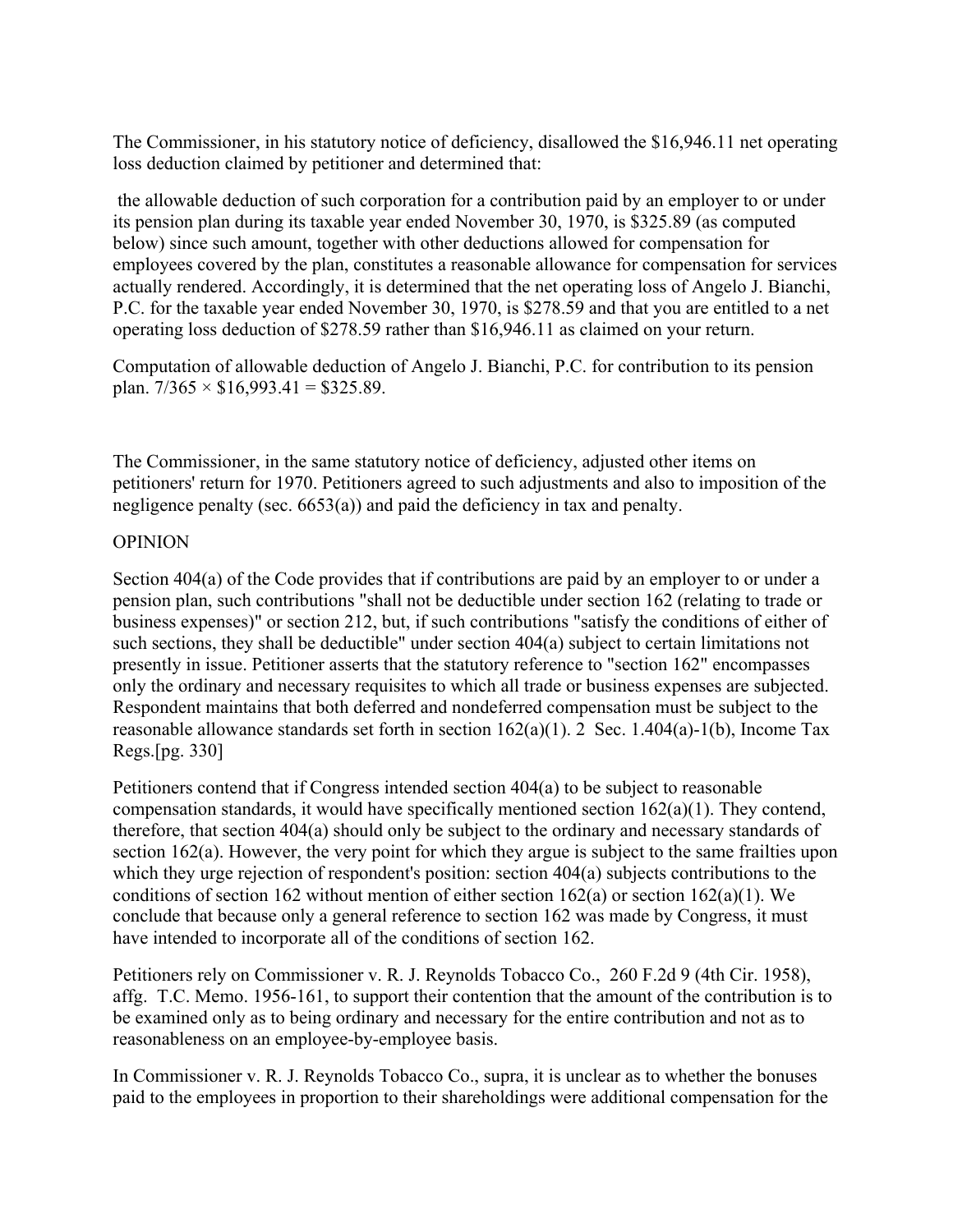taxable year of payment or whether such payments related to services rendered in prior years. However, as stated by the Court of Appeals, "The Tax Court pointed out that in determining reasonableness, the individual salaries must be considered and not the overall reasonableness of the taxpayer's wage bill." ( 260 F.2d at 13.) We agree with the recent statement in Edwin's, Inc. v. United States, 501 F.2d 675, 679 (7th Cir. 1974), affg. in part and revg. and remanding in part 355 F.Supp. 773 (W.D. Wisc. 1972), "pension payments constitute compensation which must be considered in determining whether the total compensation paid to an employee is reasonable." 3

Petitioner has the burden of showing that the 1970 payment of \$16,667.52 disallowed by respondent was reasonable compensation. Botany Worsted Mills v. United States, 278 U.S. 282 (1929). The issue is factual. Respondent contends that we are precluded from examining petitioner's self-employment earnings from his dentistry practice because petitioner was not an "employee" as that word is used in section  $404(a)$ . He asserts that [pg. 331] the Treasury regulations, sec. 1.404(a)-1(b), provide that only the past services of on an employee are to be considered in determining the reasonableness of a pension plan contribution. He adds that pursuant to section 1.401-10(b)(3)(i), "The term 'employee', for purposes of section 401, does not include a self-employed individual when the term 'common-law' employee is used or when the context otherwise requires that the term 'employee' does not include a self-employed individual."

Rev. Rul. 69-421, (Part  $2(j)(1)$ ), 1969-2 C.B. 59, 64, sets forth respondent's position rejecting the prior service of self-employed individuals-partners and sole proprietors-for both prior service benefits and eligibility requirements. He, therefore, concludes that the prior services of a sole proprietor cannot be considered in determining the reasonableness of compensation, relying on Rev. Rul. 71-502, 1971-2 C.B. 199; Rev. Rul. 69-421, 1969-2 C.B. 59; Rev. Rul. 69-144, 1969- 1 C.B. 115 and Rev. Rul. 69-36, 1969-1 C.B. 128. He supports his conclusion with what he views as two practical reasons. First, if the corporation were allowed to take petitioner's prior services as a sole proprietor into account, it would be allowed a deduction for an expense against income reported by petitioner rather than against income produced by the corporation. Such a circumstance, argues respondent, would violate the general principle of allowing deductions only to the taxable entity which generated income relating to such deductions. U.S. Asiatic Co., 30 T.C. 1373 (1958); Underwriters Laboratories, Inc., 46 B.T.A. 464 (1942). Second, he assumes that to consider petitioner's prior services would result in the avoidance of the additional deduction limitations which are imposed by section  $404(e)$  in the case of pension plans benefiting self-employed individuals. Specifically, for the year in question, section 404(e) limited the deduction for self-employed individuals to the lesser of \$2,500 or 10 percent of earned income. There was, of course, no such limitation with respect to corporations. 4

Petitioner contends that respondent's position set forth in Rev. Rul. 69-421, that the prior service of self-employed individuals cannot be considered for the purpose of computing benefit and eligibility requirements of a plan, has been substantially [pg. 332]undermined by three decisions.Farley Funeral Home, Inc., 62 T.C. 150 (1974); Sherman Construction Corp. v. United States, 358 F. Supp. 446 (E.D. Va. 1973); United States v. Kintner, 216 F.2d 418 (9th Cir. 1954). Each of the above decisions has indeed eroded respondent's position of inapplicability of prior service of a self-employed individual for purposes of determining eligibility. Our question here, however, concerns whether the prior service of a self-employed individual should be considered when deciding what amount of contributions to the plan are within the confines of reasonable compensation.

Reasonable compensation is not limited to amounts paid as compensation for services actually rendered in the taxable year of payment. Compensatory payments made by an employer to an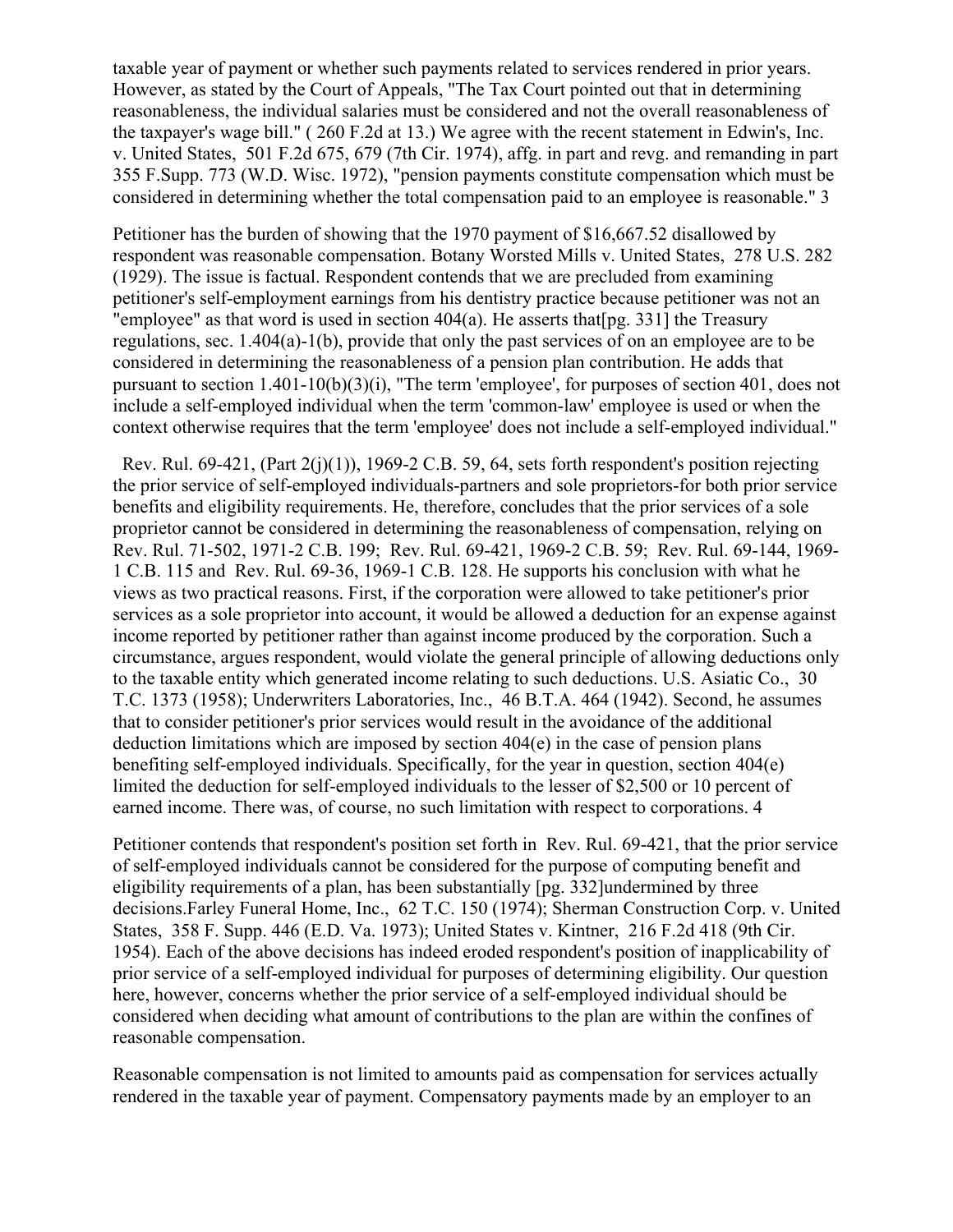employee for past services may be deductible if reasonable without violating the integrity of annual accounting concepts. Lucas v. Ox Fibre Brush Co., 281 U.S. 115 (1930); R. J. Nicoll Co., 59 T.C. 37, 50 (1972). However, in the case before us we are concerned with a current corporate employer which is a taxable entity different from the one which generated petitioner's past compensation. We are faced with two questions: (1) Whether it is proper to examine prior earnings from self-employment to decide if current compensation, both direct and deferred, by a corporate employer is reasonable; and (2) whether compensation from a current corporate employer may include amounts to compensate petitioner for prior unfunded pension costs as a self-employed individual; i.e., under-compensated past services.

Neither of respondent's objections assails the first question of examining self-employment earnings to decide the reasonableness of current corporate employee compensation. Instead, both objections seek to prevent a successor entity from deducting currently amounts which are attributable to services performed for a prior separate taxable entity.

As to the first question, we find that it is proper to make reference to prior self-employment earnings to decide whether current corporate compensation of an employee is reasonable. As discussed above, respondent points out that in section 1.401-10(b)(3)(i), Income Tax Regs., "employee" as used in section 401 does not include self-employed individuals when the context in which it is used dictates otherwise. However, the Code itself does not set forth standards for determining the reasonableness of an[pg. 333] employee's compensation. 5 Section 1.404(a)- 1(b), Income Tax Regs., does not specifically disallow reference to prior self-employed earnings in determining reasonableness of a corporate employee's compensation. A plain reading of sections  $404(a)$ ,  $404(a)(8)$ , and  $401(c)(1)$  supports a holding that a self-employed individual should be considered an employee for the limited purpose of determining reasonableness. It cannot be questioned that the clearest evidence of the worth of petitioner's services is petitioner's earnings from his dentistry practice as an individual proprietor.

|                  |                                           | Direct    |             |
|------------------|-------------------------------------------|-----------|-------------|
|                  | Net profit                                | corporate | Deferred    |
| Total            |                                           |           |             |
| Year             | from profession compensation compensation |           |             |
| compensation     |                                           |           |             |
| 1964             | \$47,620                                  |           |             |
| \$47,620.00      |                                           |           |             |
| 1965             | 38,039                                    |           |             |
| 38,039.00        |                                           |           |             |
| 1966             | 53,246                                    |           |             |
| 53,246.00        |                                           |           |             |
| 1967             | 62,450                                    |           |             |
| 62,450.00        |                                           |           |             |
| 1968             | 72,735                                    |           |             |
| 72,735.00        |                                           |           |             |
| 1969             | 75,702                                    |           |             |
| 75,702.00        |                                           |           |             |
| 1970:            |                                           |           |             |
| $1/1$ --11/23    | 81,473                                    |           |             |
| $11/23 - -11/30$ |                                           | \$923.08  | \$16,469.88 |
| 102,558.28       |                                           |           |             |
| $12/1$ --12/31   |                                           | 3,692.32  |             |

The record discloses the following: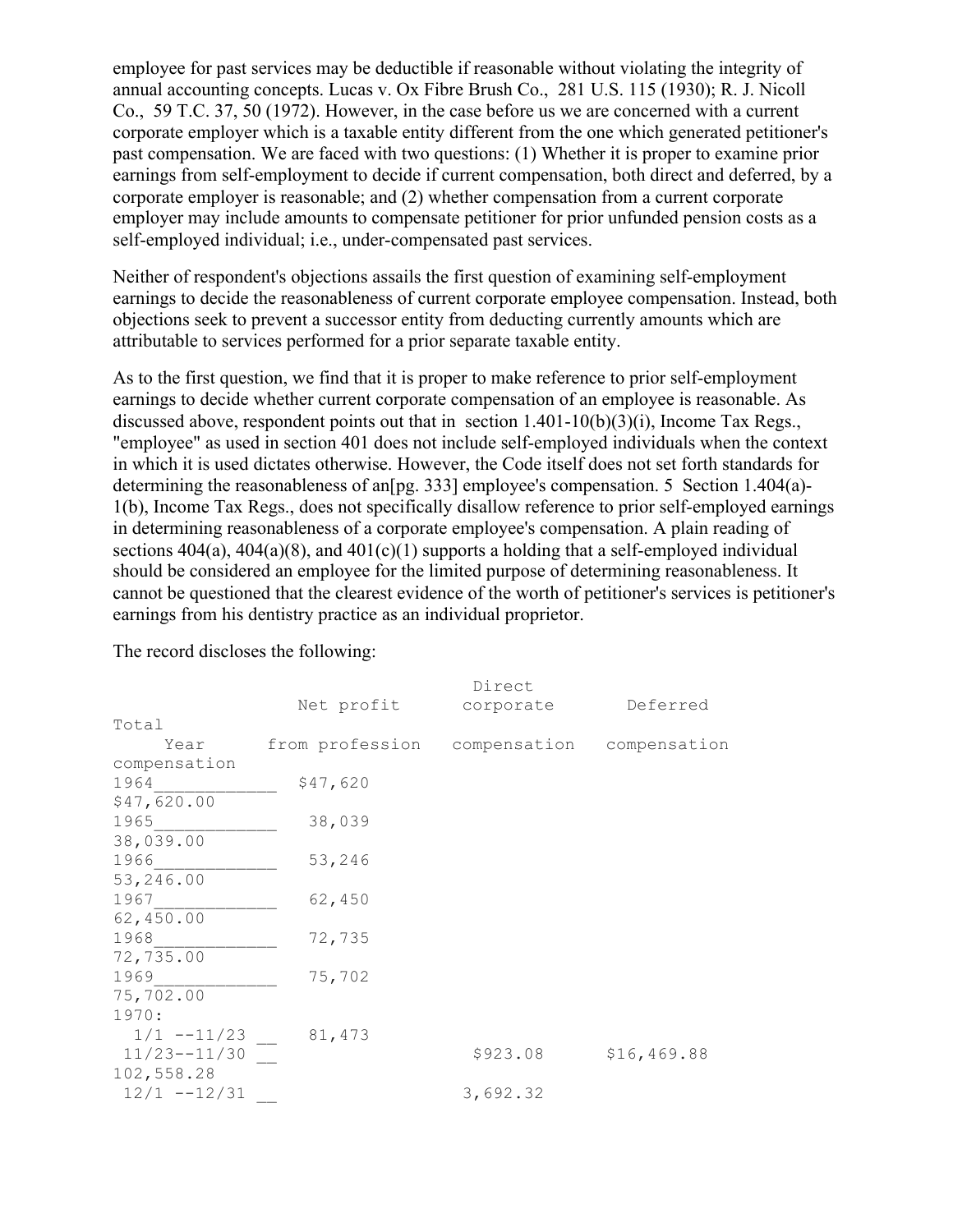| 1971      | 48,000.16 | 17,023.82 |
|-----------|-----------|-----------|
| 65,023.98 |           |           |
| 1972      | 48,223.24 | 16,003.16 |
| 64,226.40 |           |           |
| 1973      | 48,000.16 | 16,900.24 |
| 64,900.40 |           |           |
| 1974      | 58,000.16 | 21,931.85 |
| 79,932.01 |           |           |

It is apparent that in 1970 petitioner's compensatory income was far in excess of the amounts he earned in prior years and amounts he was to be paid in subsequent years. Petitioner has offered no explanation for this difference.

On its face, the \$16,469.88 deferred compensation payment covering a 7-day period was unreasonable. Section 162(a)(1) of the Code requires that the services be "actually rendered," which precludes any contention that the deferred compensation payments were related to future services. Respondent has not invoked his powers under section 446(b) nor has he attempted to reallocate the deduction to petitioner under section 482.

On the authority of Lucas v. Ox Fibre Brush Co., 281 U.S. 115 (1930), petitioner contends that the deferred compensation paid in 1970 related to prior undercompensated years and should, [pg. 334]therefore, be deductible. Section 1.404(a)-1(b), Income Tax Regs., is in agreement with Lucas v. Ox Fibre Brush Co., supra:

a contribution which is in the nature of additional compensation for services performed in prior years may be deductible, even if the total of such contributions and other compensation for the current year would be in excess of reasonable compensation for services performed in the current year, provided that such total plus all compensation and contributions paid to or for such employee in prior years represents a reasonable allowance for all services rendered by the employee by the end of the current year. \*\*\*  $\lceil$  Sec. 1.404(a)-1(b), Income Tax Regs.

Assuming that petitioner's 1970 current and deferred compensation were reasonable, the tenor of the regulations assumes that the prior services of the employee were performed for the same employer. The same employer was involved in Lucas v. Ox Fibre Brush Co., supra.

Generally, the separateness of different taxable entities must be respected. Burnet v. Clark, 287 U.S. 410 (1932); Dalton v. Bowers, 287 U.S. 404 (1932). This case is not a proper one for establishing another exception to the rule. To the extent that the deferred compensation payment in 1970 represents payment for past under-compensated retirement benefits earned when petitioner was self-employed, we find thatU.S. Asiatic Co., 30 T.C. 1373, 1380 (1958), controls our disallowance of the deduction. We held that corporate deductions were not allowable in respect to salary payments and reimbursements of expenses for periods preceding incorporation.

In R. J. Nicoll Co., 59 T.C. 37 (1972), we held that payments of compensation by a successor corporation were reasonable for current services and for services rendered by the shareholderemployee in prior years to the corporate employer's predecessor. The facts in Nicoll, although somewhat similar, are clearly and significantly distinguishable. During the early period of the expansion and development of the predecessor corporate business, the shareholder-employee and